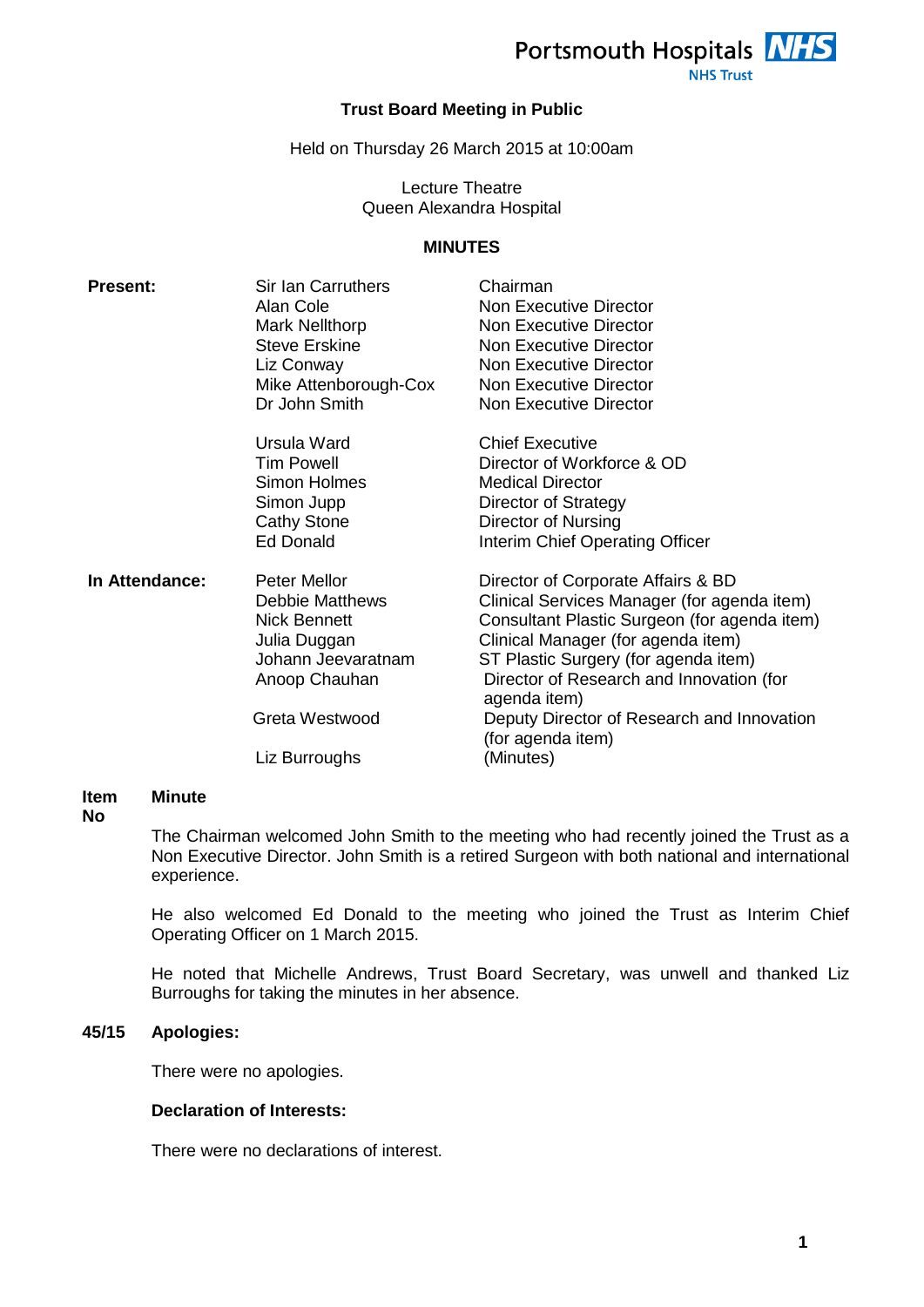## **46/15 Staff Story**

The Director of Workforce introduced the staff story which focussed on 'waste reduction' in theatres and the impact of Listening into Action.

Nick Bennett, Debbie Matthews, Johann Jeevaratnam and Julia Duggan were in attendance for this item and delivered the following presentation:



Steve Erskine asked whether there were some instances when the cheaper option is not always the correct option. Nick Bennett advised that they are taking this piece of work slowly and working closely with Procurement Services to ensure the best solutions in terms of reducing waste whilst maintaining the quality of the products used.

Steve Erskine enquired whether there was any negotiation with the suppliers especially around packaging. Nick Bennett responded that there were regular meetings between Procurement and our suppliers over the efficiency of their products, including packaging.

Steve Erskine asked the team to consider the impact of a low stock holding on the quality of care provided to patients, especially over weekends when it may not be possible to replenish quickly.

John Smith enquired how the team would convince staff that the cheaper option will not harm patients and is a viable alternative. Nick Bennett responded that it would be done through education and discussion and will be a collective decision rather than one imposed on staff.

Robin Marsh, Governor, asked whether the Trust had considered working with other Trust's in the region to establish a 'buyers consortium'. Nick Bennett responded that Procurement south of the region wide is being done and are currently in discussions with our neighbouring hospitals to optimise our procurement process.

The Chairman remarked how this was a good example of how Listening into Action is working and how engagement with staff on better ways of working can produce excellent results.

# **47/15 Minutes of the Last Meeting – 26 February 2015**

The minutes of the last meeting were approved as a true and accurate record.

## **48/15 Matters Arising/Summary of Agreed Actions**

The only action on the grid had been completed.

## **49/15 Notification of Any Other Business**

The Director of Corporate Affairs advised that from the 1 April 2015, car parking charges were due to increase. Negotiations had taken place with Carillion which had resulted in a lower increase than first anticipated. 'Short stay' visitors parking for 1.5 hours would be the least affected with the price increasing from £1.70 to £1.80. This price bracket would be fixed for 2 years. The other price brackets would be increasing proportionately. These increased prices were still cheaper than other local hospitals, and parking in Portsmouth City centre. He reminded that there were also concessionary rates for blue badge holders and other appropriate groups, as well as reduced rates for visitors of long stay patients.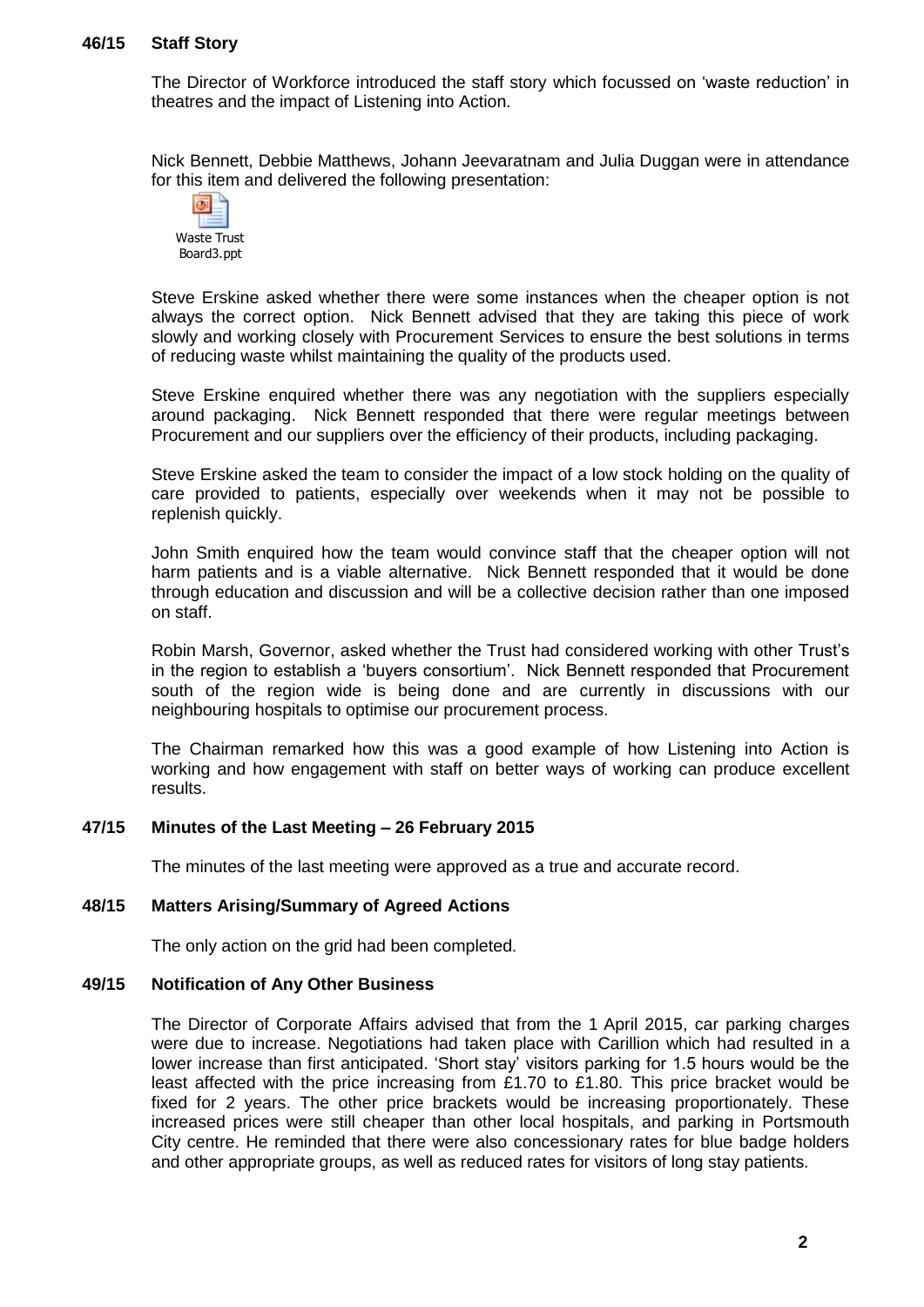# **50/15 Chairman's Opening Remarks**

The Chairman remarked how pleased he was with the recent Trust Board appointments that had been made. Unscheduled care remains the Trust's biggest challenge although some progress has been made, there was still more work to be done. The Chairman thanked the staff for all that they do, at a time when the NHS is continually being challenged.

The Chairman highlighted the results of the National Staff Survey and the much more positive picture it conveys.

# **51/15 Chief Executive's Report**

This report was noted by the Board. The Chief Executive drew attention to particular areas of her report:

- The report into the events at Morecambe Bay Foundation Trust maternity services will be taken through our normal Governance process to pick up on any learning points pertinent to this organisation.
- 'Every Moment Counts' the Trust has made significant progress in terms how we are caring for people at the end of their life. Our End of Life Care Team and Palliative Care Team are now working as one unit. Our strategy for how we are caring for people at the end of their life will be brought to a future Trust Board meeting.
- The future of Vascular Services will be made public post May but it is anticipated that the current arrangements will remain.
- There will be a review of Elderly Services across the country and the Trust has been asked to provide examples of good practice.
- There is a growing focus on patient safety throughout the NHS and the Wessex Safety Collaborative met for the first time recently and Ursula will be the Acute Chief Executive on that Steering Group. The initial areas of focus will be Sepsis and Transfers and the risk issues associated with them.
- Contract discussions with our Commissioners for next year are ongoing.

Steve Erskine referred to the Enhanced Tariff for 2015/16 item and asked for clarification on whether we were on the enhanced tariff. Simon Jupp confirmed that we were.

# **52/15 Integrated Performance Report**

# **Quality**

The Director of Nursing drew attention to those areas of exception:

- Pressure ulcers there has been one patient with a grade 4 pressure ulcer reported in February. This had identified an issue around our whole health system and we have worked with the CCG's and other health partners to move forward in a positive way.
- There were five patient falls reported in February (2 severe harm and 3 moderate harm). The Trust year to date position is 40 patient harm events as a result of a fall (6 severe harm and 34 moderate harms) against an improvement trajectory of 30 (annual improvement trajectory of 32). The Trust has not achieved the CQUIN improvement target.
- Last year the Trust did not take part in the End of Life Care Audit. This year we have asked to be considered as one of the pilot organisations that will take the new national strategy forward.
- Patient moves there have been less than 50 moves after midnight which is a significant improvement. The aim will be to reduce this to no moves after 8pm.
- The Medical Director reported that there were no cases of MRSA in February but the position to date is three bacteraemia, two of which have been described as unavoidable and the third has yet to be attributed to any particular cause and we await the outcome.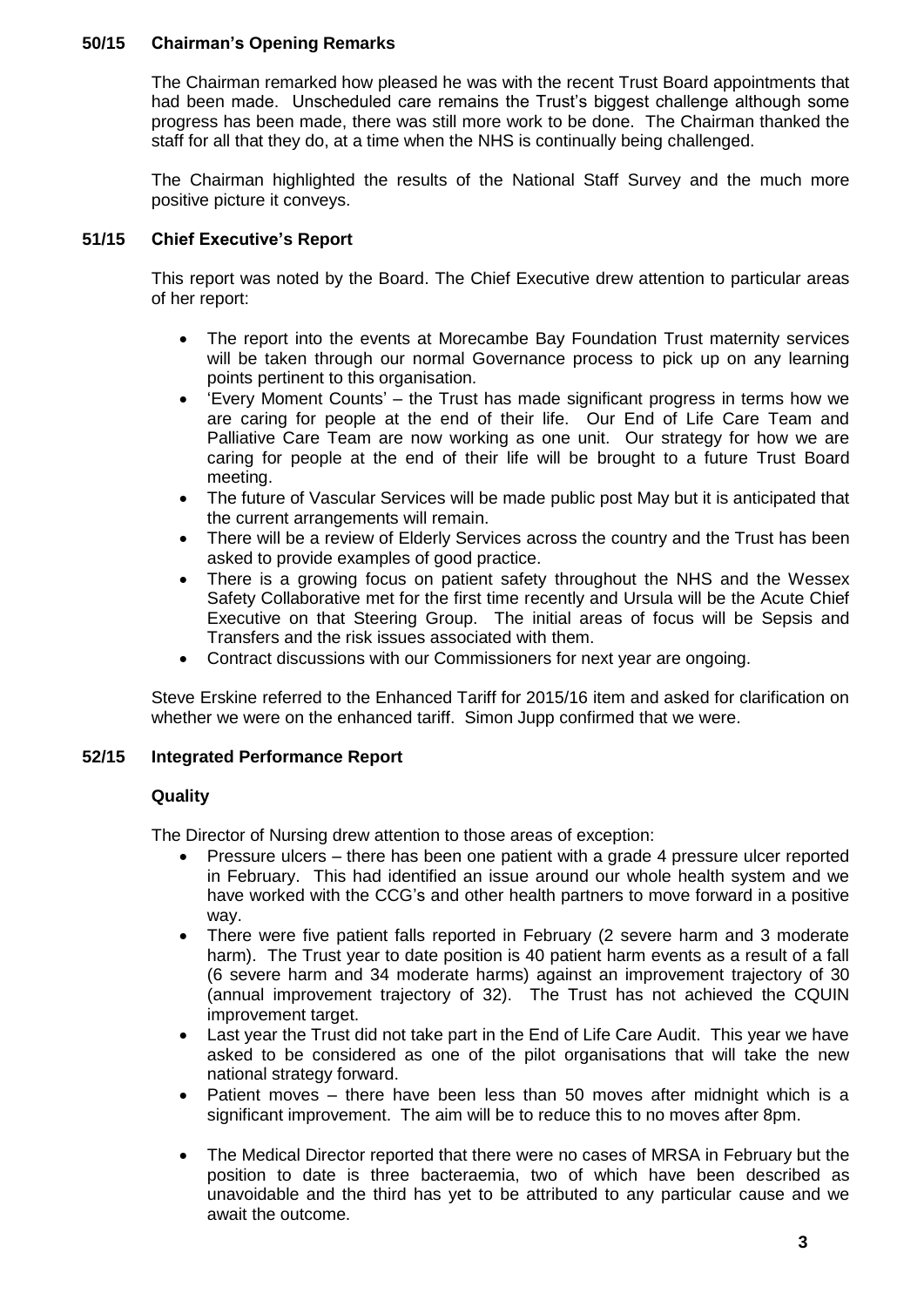- CDifficile four patients in February and a total of 39 for the year against a trajectory of 31.
- Mortality HSMR is currently 95.2. The rebased annual HSMR figure is 99.7 for 2013/14. Our weekday HSMR is 99 and our weekend is 101 and is very similar in comparisons to other hospitals. Out SHMI is currently 107 which is higher than we would like but is within the expected range. The Board was reminded that the SHMI does not take into account deprivation and also includes any death which occurs within 30 days of the patient leaving hospital. If these figures are broken down the Trust has a higher proportion of deaths in unscheduled care patients then scheduled care which is determined to be the cause of the higher SHMI figures.

Liz Conway referred to the one medication error and asked for reassurance on what the Trust is doing to ensure that no further incidents occur. The Medical Director reported that new procedures to minimise medication errors would be put in place now that the new Chief Pharmacist was in post.

Liz Conway referred to the Health Care Overview figure currently being red for February but the medication errors against the TDA framework were showing green and so did not correlate. The Nursing Director responded that this was in relation to one SIRI event showing red which would have an impact on the figures and the way they are presented.

John Smith asked why there was a working group established to look at gentamycin. The Medical Director responded that there had been some errors in its use and it was therefore felt a refresh in education on its use would be a good idea.

Steve Erskine asked for the Medical Director's thoughts as to why SHMI had slipped again this month. The Medical Director explained that the figures are retrospective and that relevant diagnostic groups had been closely reviewed but found nothing untoward had been found. The unscheduled care figures were higher and raised the question of whether we were discharging patients too early but there was no associated rise in readmissions to correlate with that.

The Chief Executive asked whether it was possible to establish a direct link back to specific areas of Portsmouth and deprivation. The Medical Director undertook to raise this at the Clinical Effectiveness Steering Group and with Dr Foster. **Action: Medical Director**

# **Operations**

The Chief Operating Officer drew attention to particular areas of the report:

- 7 of the 8 national standards had been achieved. 62 day first definitive treatment has not been achieved due to the pressures in Urology and is at risk for quarter 4. Two new Urologists have been recruited and are now in post. The backlog of patients waiting longer than standard had significantly reduced and there has been an improvement in the 31 day treatment standard.
- The Trust will not achieve the admitted standard for 18 weeks in February and March as it has been planned to further reduce the backlog.
- A&E the national four hour wait target was not achieved in February and performance was 75.3%. There had been eight breaches of the 12 hour trolley wait standard. Since the end of February the Trust has implemented a number of changes to improve urgent care and the early results are quite positive.
- Cancelled operations 28 day guarantee due to the unscheduled care pressures there had been one breach of this zero tolerance standard with the patient not having been offered another date for treatment within 28 days; all patients have now been treated.
- The Ambulatory Service has expanded in size which means it can now see more patients and discharge them home on the day whereas previously they might have been admitted.
- Emergency Department patients waiting more than four hours has reduced to 262 which is a reduction of by 253 patients. Ambulances queuing outside had reduced to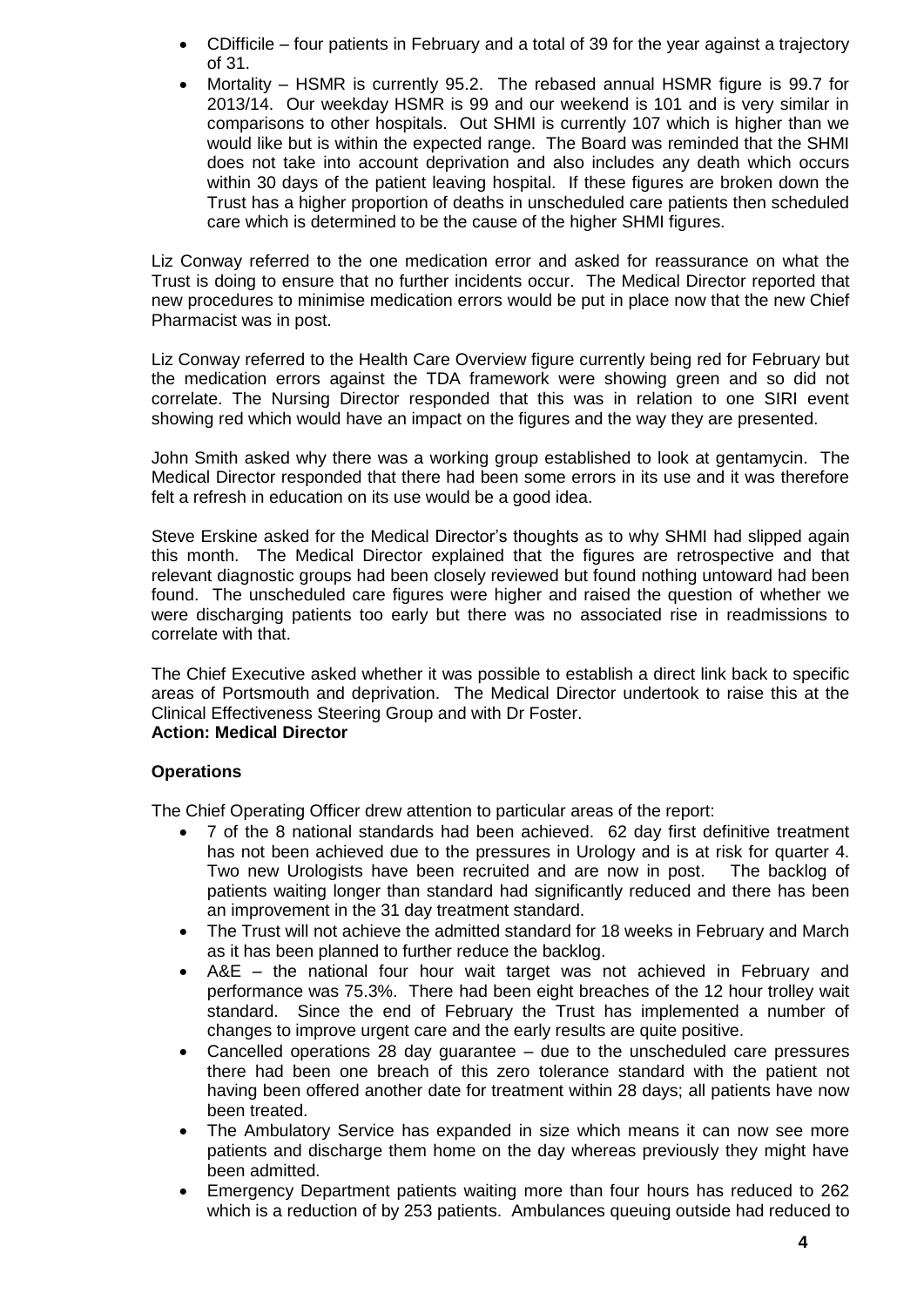seven hours, a reduction of 172 hours, so very positive progress since the start of March.

The Interim Chief Operating thanked all of the staff that had worked so hard to put these changes in place at the same time as treating acutely unwell patients.

A recently formed Stroke Project Group was working to ensure that patients can access the service more quickly. This work will be led by the Medical Director in-conjunction with the Stroke team.

Liz Conway queried the number of Orthopaedic elective procedures that had been cancelled as this had been quoted as 100 at a previous meeting but current figures show we only managed to rebook 20. The Interim Chief Operating Officer replied that he believed that the figures that he had quoted to be correct but would confirm and report back. **Action: Interim Chief Operating Officer**

Alan Cole questioned whether staff work patterns were having to change to meet the current demand. The Interim Chief Operating Officer responded that rotas had been altered where deemed necessary and the Trust will be formerly putting those in place to match staff and resources with demand.

Alan Cole enquired whether our partners had plans in place to ensure patients had access to their services throughout the Easter period so as to minimise delays in discharge from the hospital. The Interim Chief Operating Officer responded that there were clear plans in place to ensure this would happen.

Steve Erskine asked whether any patient had waited longer than 12 hours for a decision to admit. The Interim Chief Operating Officer confirmed that they had but that we now track patients for the length of time they have waited from their first presentation to the A&E department and not since the decision to admit. For March we have been under the 12 hour standard.

Steve Erskine asked whether the Trust would achieve an RTT of zero by end of March. The Interim Chief Operating Officer confirmed that we were currently on track to achieve this.

Liz Conway asked whether diagnostics is still on track, the Medical Director responded that one of the scanners had recently broken and cannot be fixed.

The Chairman asked when we would achieve the national 4 hour wait target. The Interim Chief Operating Officer responded that he needed to see the figures running through to the following month and would report back to the Board. **Action: Interim Chief Operating Officer**

## **Finance**

The Director of Strategy highlighted some key areas from the report:

- During February the Trust had seen a high volume of patients coming into the hospital.
- There was a £0.9m improvement against plan in February, this included a £1.4m favourable adjustment, which was originally phased for March.
- Net risks and opportunities total £3.3m and when combined with CSC forecasts, result in a £1.5m year-end deficit against a planned surplus of £1.2m
- The December 2014 CSC year-end forecast incorporating risk and opportunities was £1.4m forecast deficit and this moved to a forecast year-end deficit of £1.9m in January 2015. The February 2015 year-end forecast deficit of £1.5m reflects continuing elective under-forecast performance and continuing unscheduled care cost pressures. This has been offset by an improvement in adjustments relating to PFI accounting treatment.
- Commissioners have now released the full winter funding monies. The Trust has put in a further bid for some additional money that has been incurred based on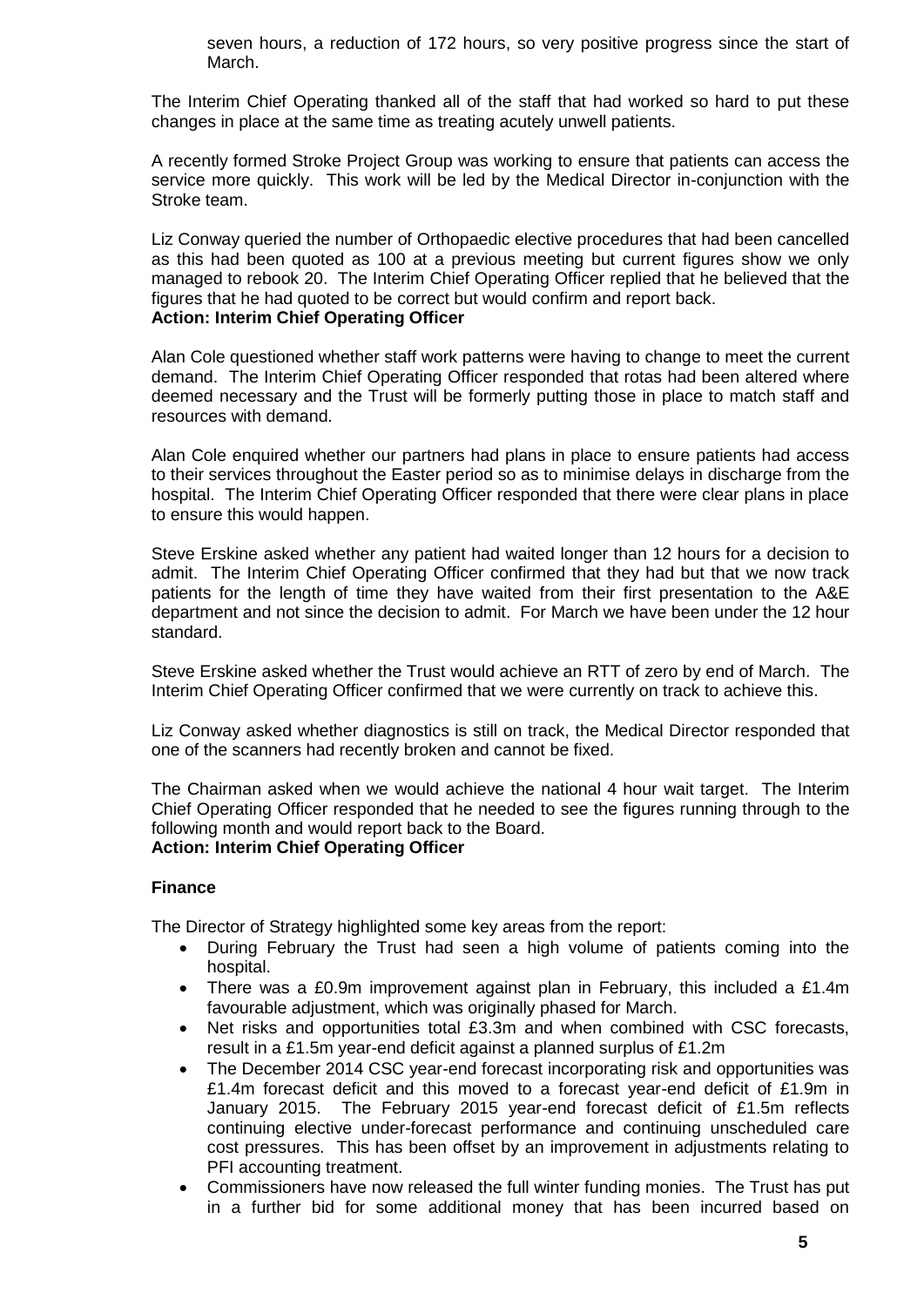Michael Attenborough-Cox enquired about the level of confidence in getting the additional winter monies. The Director of Strategy responded there was low confidence at the present time and was dependent on many different factors.

Steve Erskine asked what the level of confidence was that we would be able to reduce the forecasted deficit of £1.5m. The Director of Strategy responded that there was strong confidence that it will reduce.

# **Workforce**

The Director of Workforce drew attention to particular areas from the report:

- Total workforce capacity had increased by 278 FTE in month. There has been a TUPE transfer of Occupational Therapy staff (52 FTE) and significant levels of temporary staffing in medical and nursing.
- Staffing levels as per NQB Safe Staffing Levels are reported as 99.0% against planned requirements for February.
- Appraisal compliance had increased by 0.1% to 85.7% in February and is above the target of 85%. Those departments whose compliant rate is low have been asked at their Performance Reviews to put a trajectory in place for improving those figures.
- In-month sickness absence rate decreased by 0.1% to 4.1% in January and 12 month rolling average remained at 3.5%
- There is a 10% shortfall in nursing staff and there is a need to have robust plans in place to manage which will include the recruitment of nursing staff from overseas.
- There has been one whistleblowing case in February and an investigation has been instigated.
- The unions have agreed a 1% consolidated pay deal going forward.

Mark Nellthorp raised the recent media coverage regarding sickness due to stress and asked whether it was an issue for the Trust. The Director of Workforce responded that although it is an issue for the Trust, the figures has remained fairly steady and accounts for about 20% of our sick absence.

Liz Conway referred to recent discussions regarding capping the temporary workforce spend. The Director of Workforce responded that Procurement was confident in being able to take £1m out our agency spend for 2015/16 by negotiating agency fees.

Alan Cole asked whether any groups of staff had been disadvantaged by the current pay award. The Director of Workforce responded that the pay deal will give those on the lower end of the scale a much higher increase. He meets with unions on a regular basis but there had been no representation from them regarding this.

# **53/15 Self Certification**

The Director of Corporate Affairs and Business Development presented the Self Certification to the Board, seeking approval for the Chairman and Chief Executive to sign it off prior to submission to the Trust Development Agency at the end of the month.

He pointed out the additional risks within Board statement 10 around the delivery of the RTT and Cancer performance targets. There was also an additional risks within Board statement 11 relating to the Information Governance Toolkit but hoped for an improved position by the end of March.

The Self Certification was approved by the Board for submission to the TDA.

# **54/15 Research & Development Strategy**

The Director of Research and Innovation presented the report to the Board. The department has made great strides in research and their new five year plan has been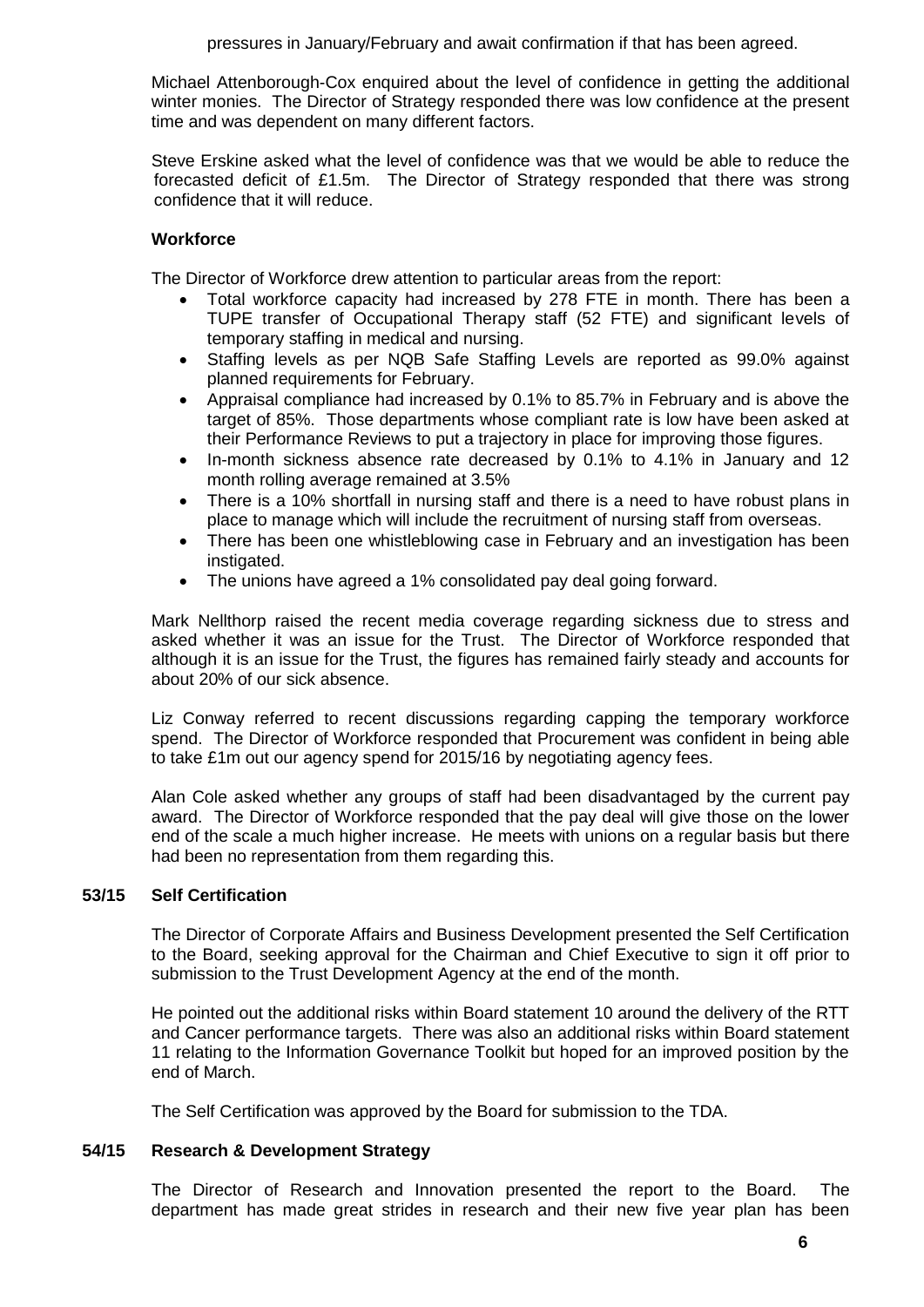developed in consultation with patients and staff and outlines how research and innovation will be further developed over the next five years.

The vision is to be an internationally recognised centre of clinical research and innovation which will improve the health and wealth of our patients in Portsmouth. The team has worked with organisations and have increased the number of research funders and sponsors and is now a provider of choice for many commercial companies.

Liz Conway congratulated the team on an excellent brochure and asked with over 3,000 patients on trials, how we oversaw their safety. The Director of Research and Innovation responded that patients are either recruited through the acute pathways and outpatient clinics. For patients with long-term conditions they are managed within outpatients but going forward with the five year plan this will be in-conjunction with our CCG partners to work within the community. All patients taken on trials are fully aware what the commitments are under a research trial but there is also very restrict recruitment criteria and a robust external governance process.

Steve Erskine asked how other parts of the organisation could support the department. The Director of Research and Innovation responded that every person has a role to play but that there have been times when really good ideas had not come to fruition because the business case had not stood up to scrutiny.

John Smith asked what the Board could do to help in terms of funding. The Director of Research and Innovation responded that they need to fund key staff to manage the process and attract the right individuals to the Trust.

Mark Nellthorp commented that whilst there is a very good story to tell on innovation asked how good is the Trust on taking that innovation forward so that the Trust and patients both benefit from it. The My Birthplace App, which was extremely good had not been rolled out elsewhere. The Director of Research and Innovation agreed that we were not as good as we should be and that it is something that we need to improve on.

Alan Cole asked whether the recent announcement of George Freeman, Life Science Advisor who is going to make millions of tests available funded by the health companies would that be a help or hindrance to our research programme. The Director of Research and Innovation responded that it will be of benefit to apply for grants centrally and focus partners to help deliver some of the vision so it should be seen as an opportunity.

## **55/15 Assurance Framework**

The Director of Nursing drew attention to the risks within the Board Assurance Framework and asked that the Board assure itself that these were the correct risks currently facing the organisation.

## **56/15 National Staff Survey**

The Director of Workforce reported that the results of the survey placed the Trust in the top 20% of Acute Trusts nationally and also in the top 20% in ten key findings when compared with other Acute Trusts. The Board were asked to endorse the proposals for priority areas of focus for the forthcoming year.

The Chairman commented on the outstanding improvement in results and the positive continuation of Listening to Action. Thanks were given to the Director of Workforce and his team, particularly Lucy Wiltshire, who had put an enormous amount of work into this.

## **57/15 Charitable Funds Accounts**

The Director of Corporate Affairs and Business Development reported that the annual accounts had already been approved by the External Auditors. They were accepted by the Trust Board.